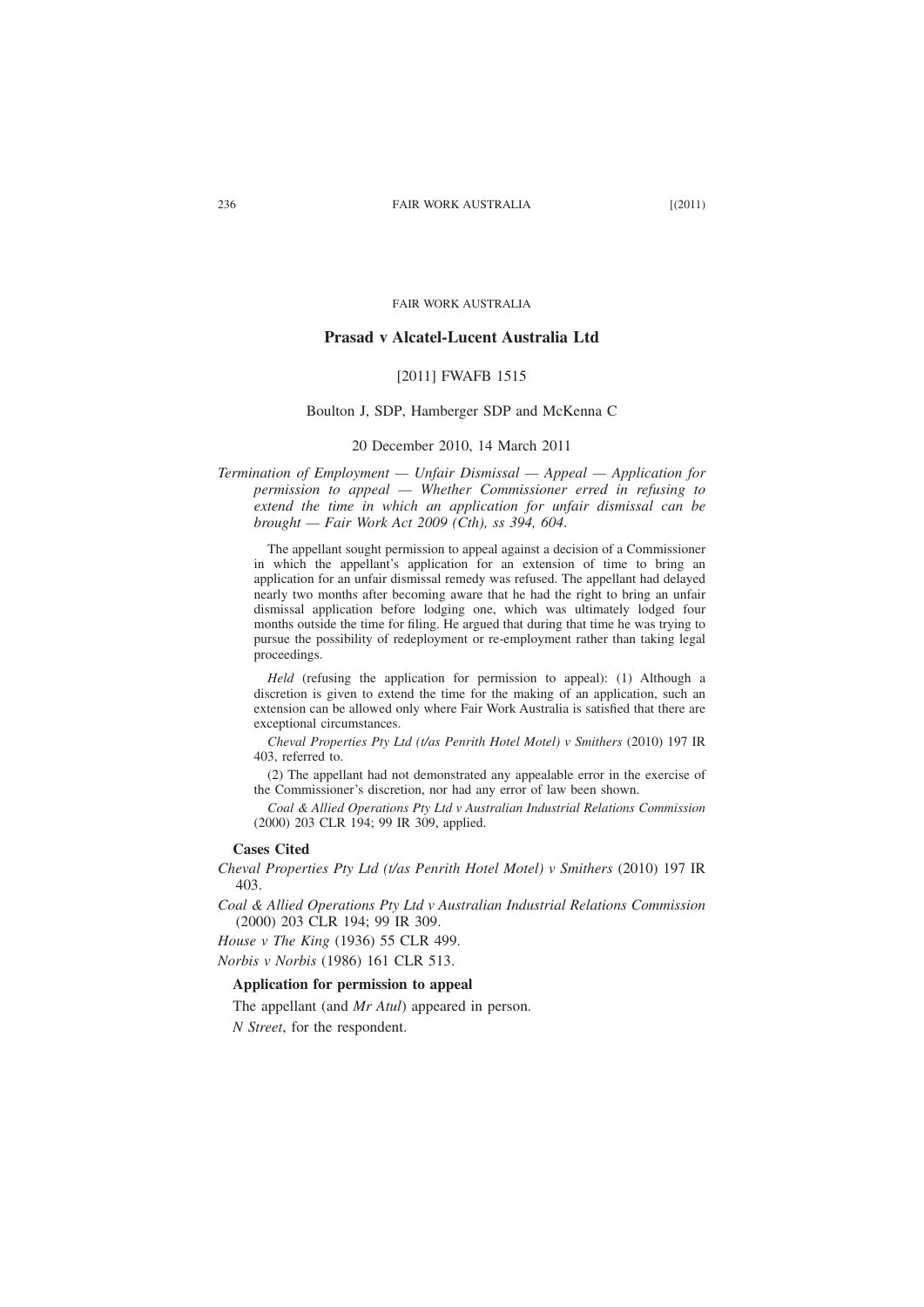1

8

#### *Cur adv vult*

### **Fair Work Australia**

This is an appeal by Mr Rajeev Prasad (the Appellant), pursuant to s 604 of the *Fair Work Act 2009* (Cth) (the Act), against a decision of Commissioner Thatcher dated 7 October 2010. In the decision, the Commissioner refused to extend the time for the making of the Appellant's application for an unfair dismissal remedy. The Appellant was dismissed from his employment as a Software Test Engineer with Alcatel-Lucent Australia Ltd (the Respondent) on 29 January 2010. The unfair dismissal application was filed with Fair Work Australia (FWA) on 11 June 2010, approximately four months outside the standard 14-day period for making such applications.

- The background to the appeal may be briefly described as follows. The Appellant was employed by the Respondent from 17 March 2008 until 29 January 2010. Prior to this, he had been working for the Alcatel-Lucent group in India since May 2001 and his transfer to Australia was contingent upon the Respondent's sponsorship of a visa under s 457 of the *Migration Act 1958* (Cth).  $\mathfrak{Z}$
- The Appellant was notified in November 2009 that, as a result of a restructure of part of the Respondent's operations, his position was redundant and his employment would cease on 12 January 2010. This was later extended to 29 January 2010. The Appellant was paid redundancy entitlements and the Respondent offered to meet the Appellant's relocation costs back to India. 3

After being advised about his redundancy, the Appellant made application for various positions with the Respondent and with related overseas companies. He continued to make applications for vacancies after the cessation of his employment and believed that he had received encouragement from the Respondent in this regard. However, all the applications were unsuccessful. 4

The evidence before the Commissioner was that in mid-April 2010 the Appellant consulted a Legal Aid Office and private lawyers specialising in the field of employment law and was made aware of his rights to pursue an application with FWA. It would seem that he also received advice regarding possible rights under his contract of employment to relocation to a position with Alcatel-Lucent in India. 5

There were many communications from the Appellant to the Respondent regarding redeployment and re-employment in the period before and after the termination of employment, including efforts by the Appellant to meet with the worldwide CEO of Alcatel-Lucent whilst he was visiting Australia in April 2010. The response was that the Appellant should pursue his concerns with the Australian management of Alcatel-Lucent. The Respondent's position was that it would meet the relocation expenses back to India but it was for the Appellant to pursue any employment opportunities directly with Alcatel-Lucent India. 6

As a result of the expiry of his s 457 visa, the Appellant left Australia on 13 June 2010 and returned to India. The Appellant did not accept payment for the relocation costs as he maintained the claim to redeployment to Alcatel-Lucent India. 7

The unfair dismissal application was filed by the Appellant two days before his departure from Australia. The application was opposed by the Respondent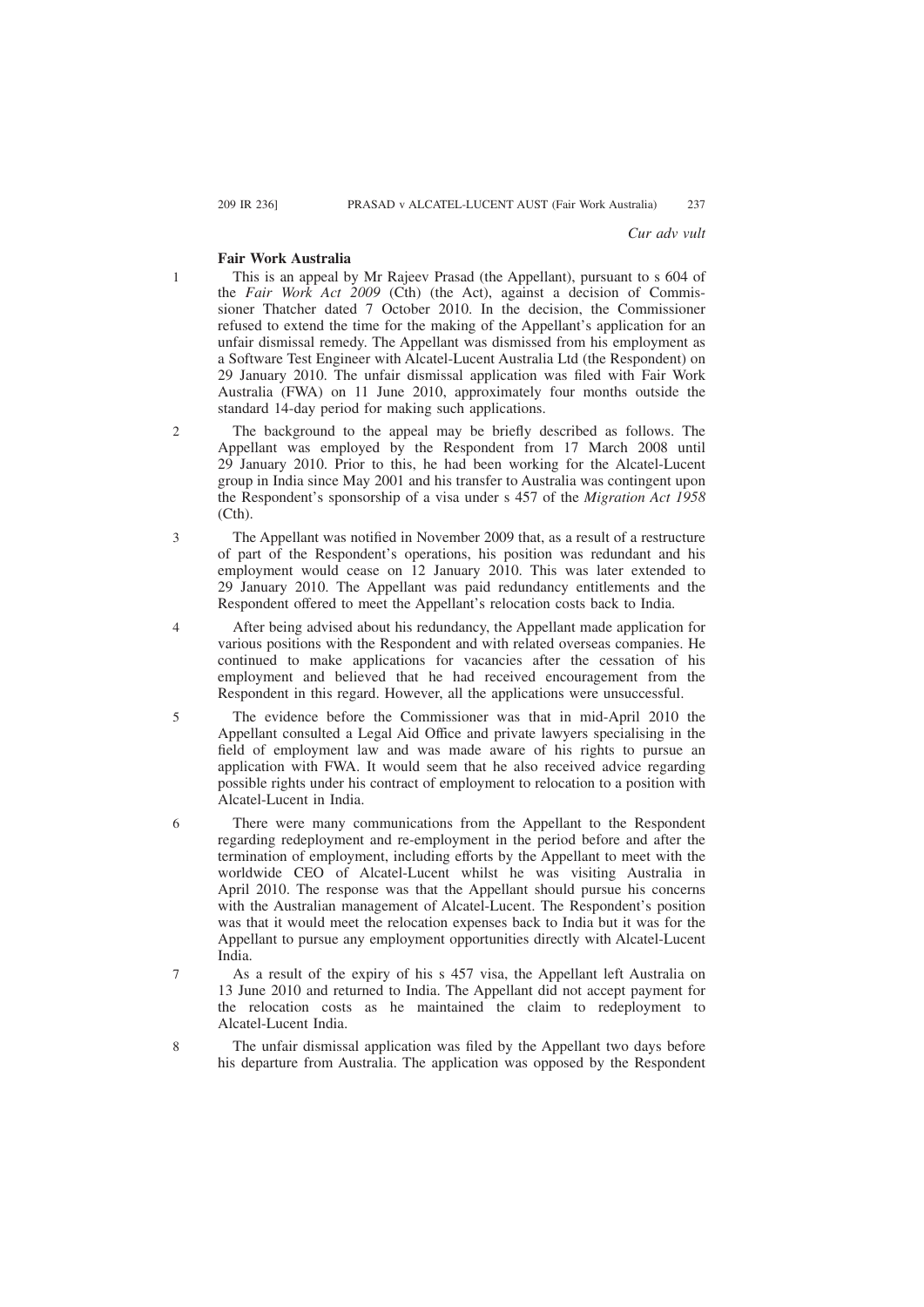#### 238 FAIR WORK AUSTRALIA [(2011)

on the bases that it was made outside the statutory 14 day period and because it was said that the termination of employment was a case of "genuine" redundancy".

 $\Omega$ 

A conciliation conference was held on 6 July 2010 following which the Appellant decided to proceed with his application including the extension of time application. The matter was then referred to the Commissioner to determine whether the period for making the unfair dismissal application should be extended.

10

Subsection 394(2) of the Act requires that an application for an unfair dismissal remedy be made within 14 days after the dismissal took effect or "within such further period as FWA allows." Although a discretion is given to extend the time for the making of an application, such an extension can be allowed only where FWA is satisfied that there are exceptional circumstances. The factors to be taken into account in determining whether there are exceptional circumstances are set out in s 394(3). This subsection provides:

- (3) FWA may allow a further period for the application to be made by a person under subsection (1) if FWA is satisfied that there are exceptional circumstances, taking into account:
	- (a) the reason for the delay; and
	- (b) whether the person first became aware of the dismissal after it had taken effect; and
	- (c) any action taken by the person to dispute the dismissal; and
	- (d) prejudice to the employer (including prejudice caused by the delay); and
	- (e) the merits of the application; and
	- (f) fairness as between the person and other persons in a similar position.
- In his decision, the Commissioner considered relevant authorities in relation to what might constitute "exceptional circumstances" within the meaning of s 394(3) of the Act, including the decision of a Full Bench of FWA in *Cheval Properties Pty Ltd (t/as Penrith Hotel Motel) v Smithers* (2010) 197 IR 403. The Commissioner then set out the approach he would adopt in considering the application before him in these terms: 11
	- [13] It should be clear from the case law I have cited that the making of a s 394 application out of time should not be regarded as presenting the applicant with some mere technical problem. Rather s  $394(2)$  is a substantive legislative provision which represents the legislature's judgement that the welfare of society is best served by causes of action being litigated within the limitation period, notwithstanding that the period may often result in a good cause of action being defeated. The limitation period in s 394(2) is a relatively short period of 14 days, underlining the legislature's intention that applications under s 394 are dealt with expeditiously.
- The Commissioner considered the evidence in relation to the termination of the Appellant's employment and the very extensive efforts made by the Appellant to find other positions within Alcatel-Lucent, whether in Australia or other countries.  $12$
- In particular, the Commissioner made a careful examination in relation to each of the factors set out in s 394(3) and decided that there were no 13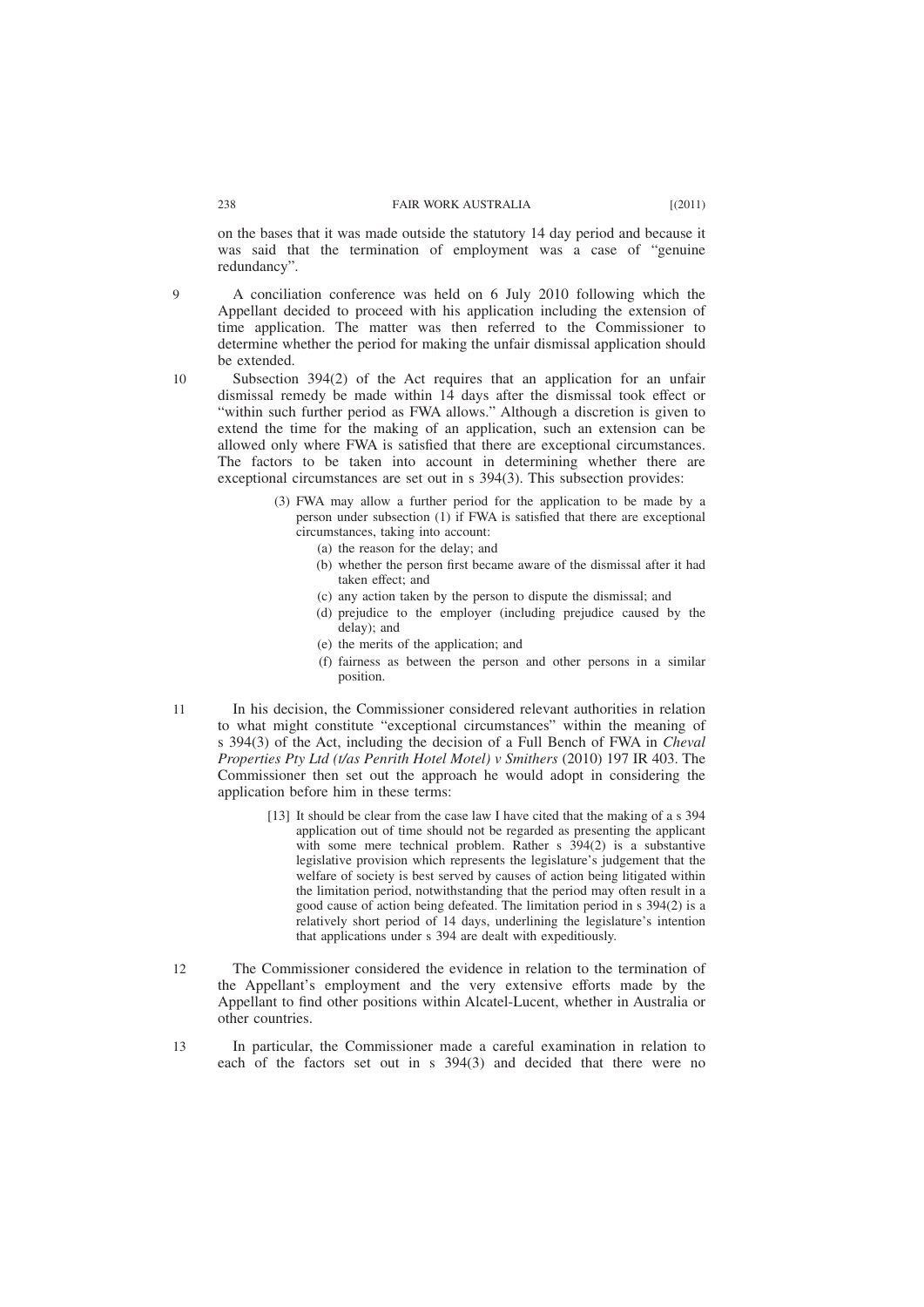exceptional circumstances as would warrant extending the period for the lodgement of the unfair dismissal application. The Commissioner concluded as follows:

- [60] Whether or not special circumstances exist requires an overall judgement of all of the factors prescribed by s 394(3). I am not satisfied that my findings in respect of the matters in paragraphs 394(3)(a) to (f) constitute exceptional circumstances.
- [61] In respect of s 394(3)(a), Mr Prasad's reasons for his delay in making his substantive application cannot be regarded as unusual or extraordinary, particularly given that he did not seek legal advice until approximately 4 months after being advised he was to be retrenched and the lengthy period of approximately 2 months between his being made aware of the unfair dismissal remedy and his making the substantive application.
- [62] Further there is nothing in my findings in respect of the matters in s 394(3)(b) to (f) that are not routinely or normally encountered so as to contribute to satisfaction of the test of exceptional circumstances, particularly given my findings that his actions were in the main directed to his purported entitlement under his contract of employment to relocation rather than to dispute the unfairness of his dismissal and that he had not acted promptly on the advice of a lawyer that he make an application for an unfair dismissal remedy.
- In the appeal proceedings, the Appellant maintained that he had a very good *prima facie* case and would suffer irreparable loss and damage if the claim was defeated on technicalities and by reason of delays for which the Respondent was primarily responsible. It was said that the Respondent gave false assurances about redeployment and that these were influential in the Appellant pursuing opportunities for redeployment rather than contesting the dismissal through legal proceedings. It was submitted that the Commissioner failed to take these and other matters into account in reaching the decision not to extend the time for the lodgement of the unfair dismissal application. It was also alleged that the Commissioner made various factual errors in his decision, including in relation to the acceptance of statements of the Respondent regarding the work performed by the Appellant and redundancy. It was further alleged that the failure of the Respondent to produce certain documents in the appeal proceedings had severely prejudiced the Appellant's case. 14

An appeal under s 604 of the Act involves an appeal by way of rehearing, with the powers of the Full Bench being exercisable only if there is error on the part of the primary decision-maker: see *Coal & Allied Operations Pty Ltd v Australian Industrial Relations Commission* (2000) 203 CLR 194; 99 IR 309. The majority of the High Court in that case explained in the following passage (at 205; 315) how error may be identified where a discretionary decision is involved:

Because a decision-maker charged with the making of a discretionary decision has some latitude as to the decision to be made, the correctness of the decision can only be challenged by showing error in the decision-making process (See *Norbis v Norbis* (1986) 161 CLR 513 at 518-519). And unless the relevant statute directs otherwise, it is only if there is error in that process that a discretionary decision can be set aside by an appellate tribunal. The errors that might be made in the decision-making process were identified, in relation to judicial discretions, in *House v The King* in these terms:

15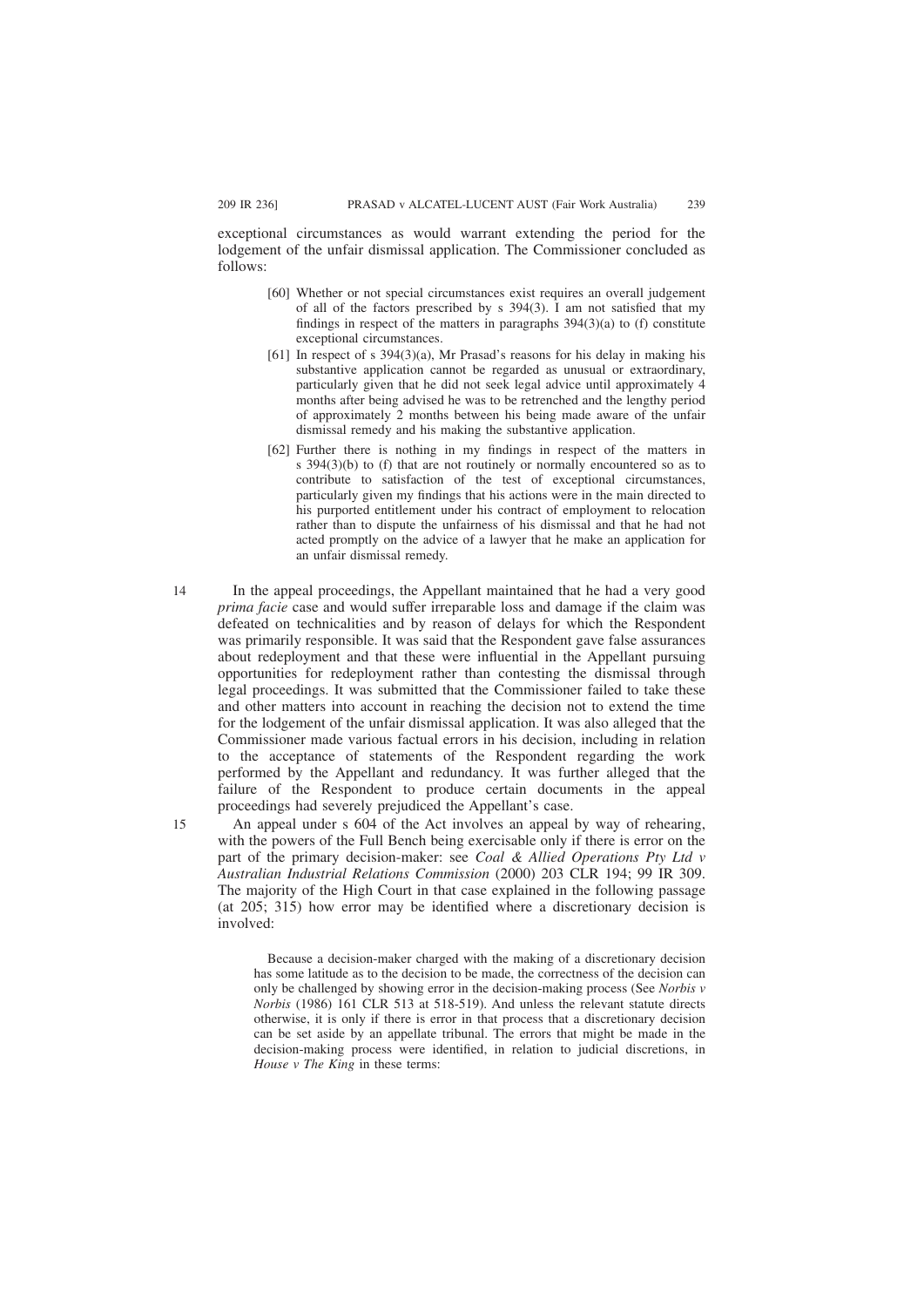If the judge acts upon a wrong principle, if he allows extraneous or irrelevant matters to guide or affect him, if he mistakes the facts, if he does not take into account some material consideration, then his determination should be reviewed and the appellate court may exercise its own discretion in substitution for his if it has the materials for doing so

(55 CLR 499 at 505).

- 16
- An appeal under s 604 of the Act may only be pursued with the permission of FWA. This would normally require an appellant to demonstrate an arguable case of appealable error and refer to other considerations which would justify the granting of permission to appeal. Although s 604(2) requires FWA to grant permission to appeal if it is satisfied that it is in the public interest to do so, there is a note following the subsection to the effect that this does not apply in relation to an application to appeal from an unfair dismissal decision (see s 400). The effect of s 400 of the Act is that the general approach to dealing with appeals is varied in two significant ways in relation to appeals from unfair dismissal decisions. Firstly, in regard to the granting of permission to appeal, this may only be granted where FWA considers it is in the public interest to do so (s 400(1)). Secondly, where an appeal is based on error of fact, the appeal can only be made on the ground that the decision involved a significant error of fact (s  $400(2)$ ).
- The appeal proceedings in this matter involved written outlines of submissions from the parties, a hearing which included submissions by telephone link by the Appellant and his legal advisor in India, sometimes with the assistance of a translator, and submissions on behalf of the Respondent, and allowing the Appellant to provide written submissions in reply. The Appellant was given considerable latitude in the presentation of his case and in raising issues and referring to matters which he considered of relevance in the determination of the appeal. 17
- We have carefully considered the submissions and materials presented in the appeal and the evidence and submissions before the Commissioner. However, we are not satisfied that the Appellant has demonstrated that there is an arguable case of appealable error in the decision of the Commissioner. Indeed, in many respects the Appellant has in the appeal proceedings continued to agitate the same issues as were raised before the Commissioner, namely that he should not have been terminated due to redundancy, that he was misled by the Respondent as to the possibility of redeployment and that the Respondent was obliged to arrange for his redeployment to Alcatel-Lucent in India These matters were contested by the Respondent and, in any event, were only part of the circumstances that the Commissioner needed to consider in deciding whether in the exercise of the discretion under s 394(2) the time for the making of the application should be extended. 18
- The unfair dismissal application was lodged almost four months outside the standard time period in s  $\overline{3}94(2)(a)$ . It would seem that, for some of the period, the Appellant was not aware of the possibility of pursuing an unfair dismissal application. However, even when he became so aware, he did not lodge the application until almost two months had passed. This was because he decided to pursue the possibility of redeployment or re-employment with Alcatel-Lucent rather than commencing unfair dismissal or other legal proceedings. Although the Appellant alleged that he was misled by the Respondent with respect to 19